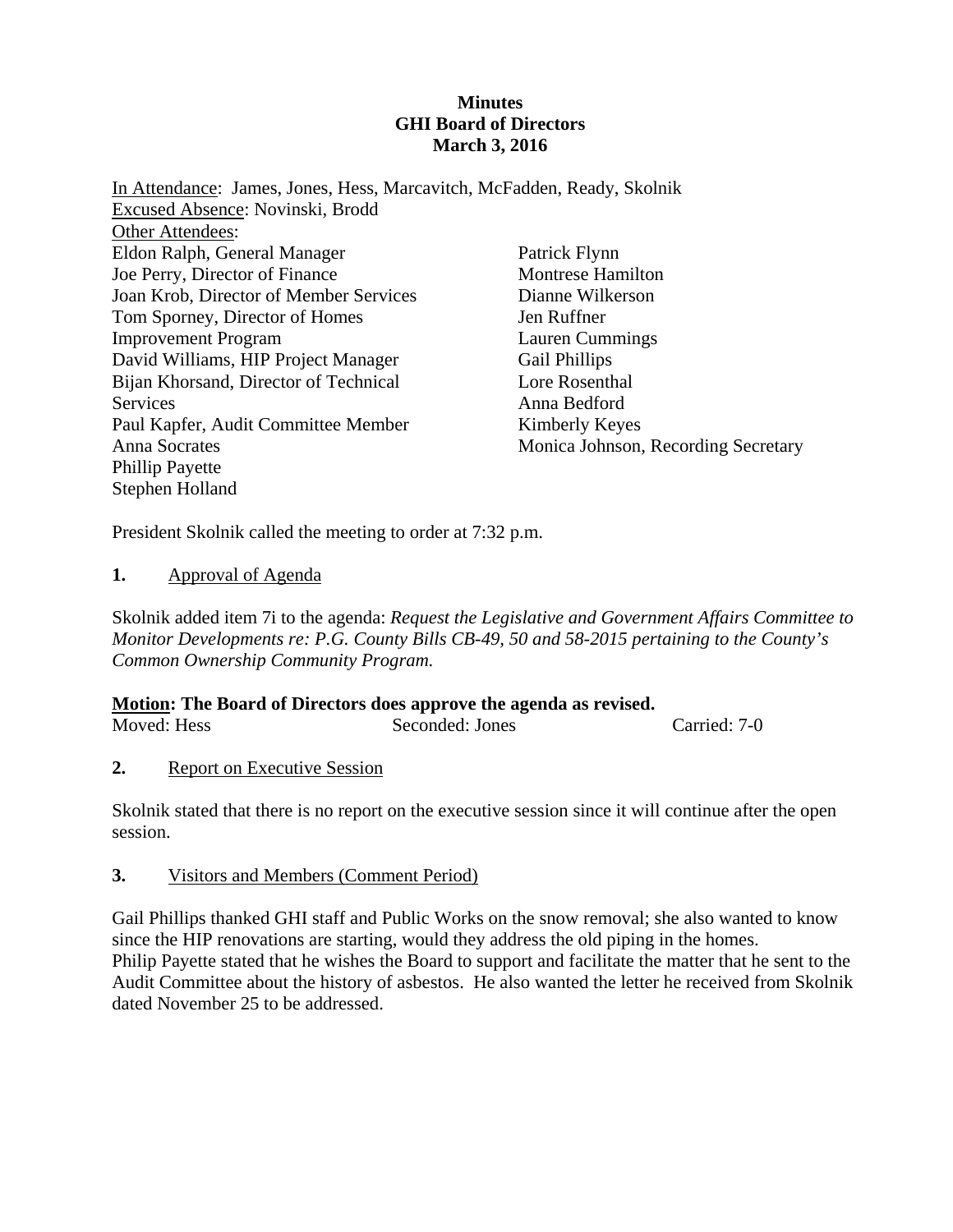#### **4.** Approval of Membership Applications

**Motion: That the following members are accepted into the cooperative and membership is afforded them at the time of settlement:** 

- **The City of Greenbelt A Municipal Corporation of the state of Maryland Greenbelt, MD;**
- **Larry S. Beyna, Barbara W. Beyna, and Gregory J. Beyna, Joint Tenants;**
- **Elan Zafir, Lindsay Zafir, and Janet Lial, Joint Tenants;**
- **Brian Iaffaldano and Yingxiao Zhang, Tenants by the Entirety;**
- **Richard A. Finzel, Sole Owner.**

Moved: James Seconded: Hess Carried: 7-0

#### **5.** Committee Reports

Before committee reports were given, President Skolnik asked General Manager Ralph to report on the asbestos discovery. Ralph stated that letters were sent to all members of masonry homes regarding the discovery of asbestos that had been hidden in the cavities in some crawlspaces. He explained staff has begun to address the issue including inspecting the crawl spaces testing and sealing areas that have been tested, and that Vertex Engineering was hired to conduct air testing within the homes.

Marcavitch, Chair of the Historic Preservation Task Force, announced the group would meet on March  $8<sup>th</sup>$  to finalize its report so it could be submitted for members' comments.

Sporney, Director of the Homes Improvement Program, stated that staff completed the exterior inventory of home features for the 2017 Improvements, and is waiting for comments from the Buildings Committee that they wish to make regarding the improvements survey.

**6.** Consent Agenda

Moved: Hess Seconded: James Carried: 7-0

# 6a.  $2016$  Spring & Fall Gutter Cleaning Contract,  $2^{nd}$  Reading

**Approved by Consent: I move that the Board of Directors authorizes the manager, for second reading and final passage, to sign a contract with Gilbert General Contractor to perform spring and fall cleaning of gutters for GHI brick homes and garages at its bid of \$13,880.** 

**Approved by Consent: I move that the Board of Directors authorizes the manager, for second reading and final passage, to sign a contract with DGC cleaning services to perform spring and fall cleaning of gutters for GHI frame and block homes at its bid of \$35,440.**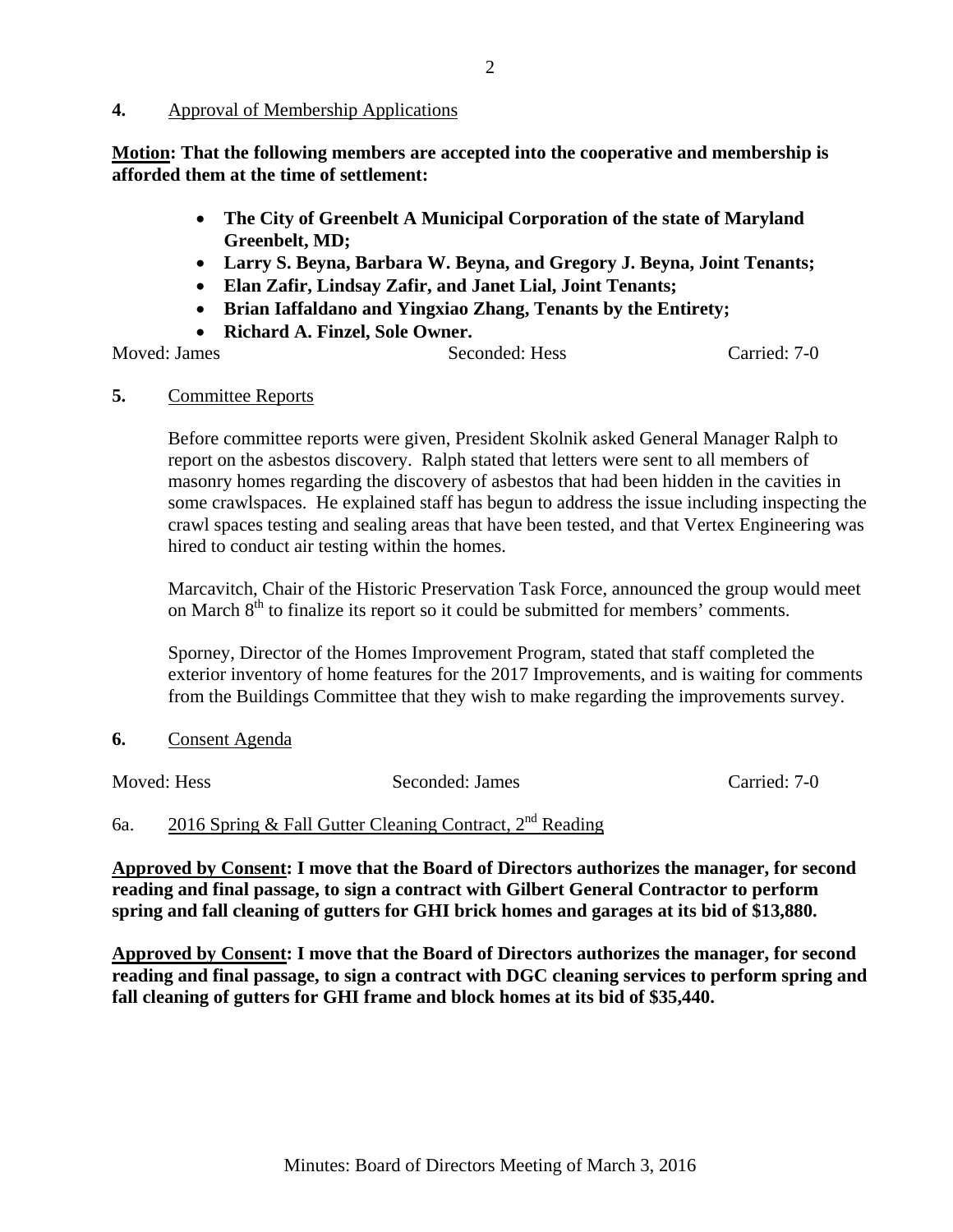### 6b. Contract for Designing Drainage System Improvements,  $2<sup>nd</sup>$  Reading.

**Approved by Consent: I move that the Board of Directors authorize the Manager, for second reading and final passage, to enter into a contract with Oyster Imus and Petzold to develop designs of drainage improvement systems for yards at 14 U-V Hillside, 13 A-B Ridge Rd, 18V Ridge Rd, 9 L-M Research Rd and 2A Westway, at its bid of \$13,200, plus 10% for contingencies, for a total not to exceed \$14,520.**

### 7a. Approval of Minutes: January 21, 2016.

**Motion: I move that the Board of Directors approve the minutes for the January 21, 2016 meeting.** 

| Moved: James        | Seconded: Hess | Carried: $6-0-1$ |
|---------------------|----------------|------------------|
| Abstained: McFadden |                |                  |

7b. Yard Line Certification: 52A-F Ridge Road and 54A-M Ridge Road **Motion: I move that the Board of Directors certify yard plats for 52A-F and 54A-M Ridge Road as presented.** Moved: Marcavitch Seconded: Hess Carried: 7-0

### 7c. Review Member Consent Rules in the Member Handbook

Ralph mentioned that one of the items in the Board's current action plan is to review the neighbor consent rules in the member handbook and recommend those specific instances where "neighbor consent" should be changed to "neighbor inform." Ralph stated that the Board should review the various sections of the rules and decide which ones should be submitted to the ARC for review and a recommendation regarding whether they should be changed from "neighbor consent" to "neighbor inform".

**Motion: I move that the Board of Directors authorize the Architectural Review Committee to review the member handbook and recommend those sections where "neighbor consent" should be changed, removed, or added, with pros and cons for the changes that are recommended. The Architectural Review Committee should submit its recommendations by June 30, 2016.**  Moved: Jones Seconded: Marcavitch Carried: 5-2 Opposed: Ready, McFadden

### 7d. Assignment of Tasks in the Board Action Plan to the Communications Committee

During its strategic planning update session last July, the Board decided that it would assign the following three tasks to the Communications committee:

- Develop a proactive social media strategy (planned, regular tweets; use of GHI's Facebook page for official dissemination of information; social media consultant; define GHI staff responsibility with respect to social media).
- Explore better ways of obtaining member feedback on controversial topics, e.g. hearings, use of social media.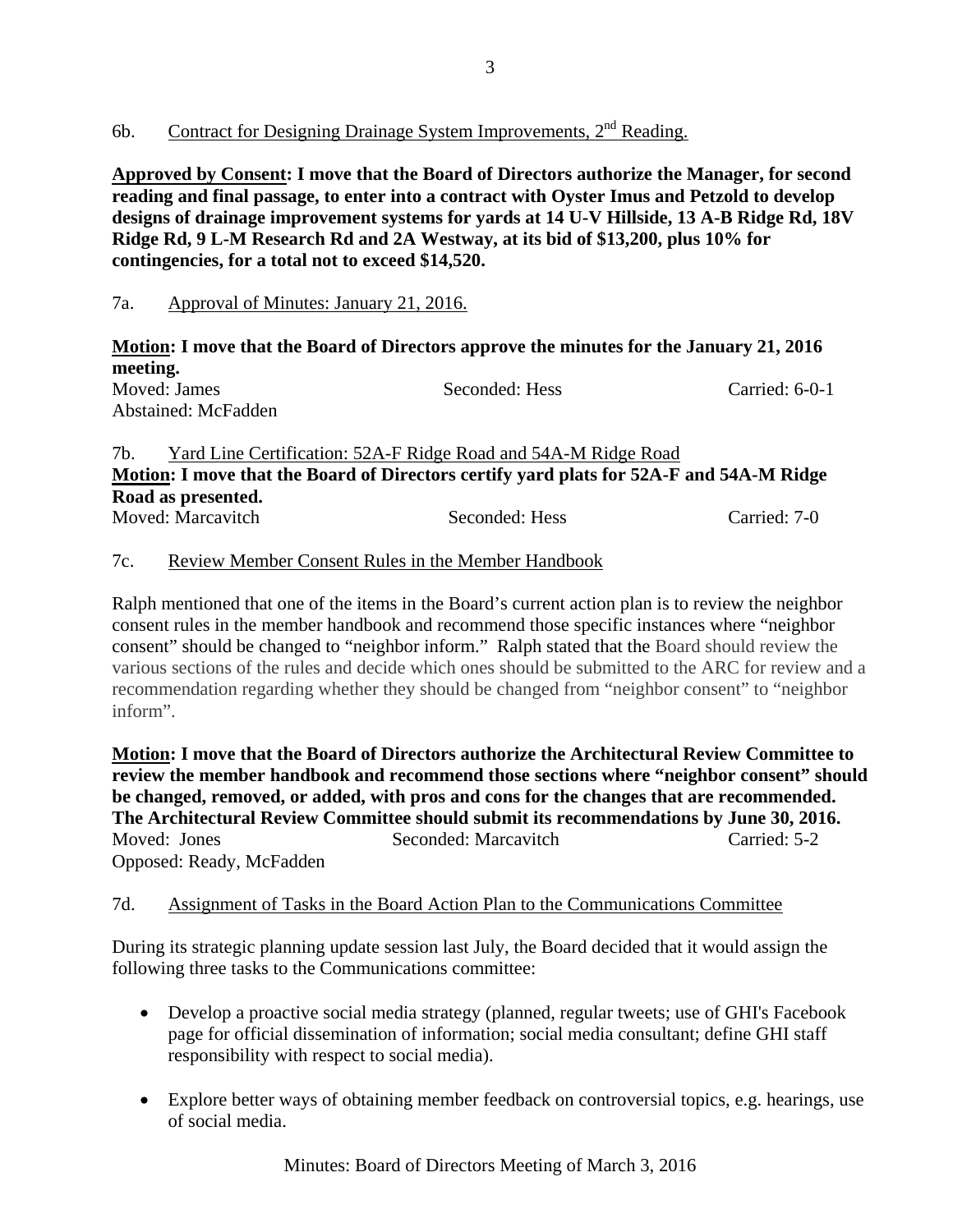Recommend internet technologies that GHI could employ to increase membership participation in meetings.

#### **Motion: I move that the Board of Directors assign the following tasks to the Communications Committee:**

- **a) Recommend a proactive social media strategy for GHI by considering all but not limited to the following components: planned, regular tweets; use of GHI's Facebook page for official dissemination of information; hiring a social media consultant; definition of GHI staff's responsibility with respect to social media.**
- **b) Recommend better ways for GHI to obtain member feedback on controversial topics such as hearings, use of social media.**
- **c) Recommend internet technologies that GHI could employ to increase membership participation in meetings.**

**The Committee should submit its recommendations to the Board by August 3, 2016.**  Moved: Hess Seconded: James Carried: 7-0

#### 7e. Recommendation to Revise "Article XVI: Occupancy Criteria" in the Member Handbook

In 2014, staff recently encountered three cases where the members felt justified in renting rooms in their homes because they were "part-time" residents. The members believed that spending a few nights per month in their unit satisfied GHI's member occupancy standard. Over the years, GHI has not intervened when members occupy units and rent rooms to subtenants without GHI's authorization.

The definition of "subtenant" in the MOC is any person occupying the Premises at a time **when the Member is not occupying the Premises.**

In the past, staff has received a few complaints about members who do not fully reside in their units and only stay in them for a few nights annually. Staff was unable to establish whether those units were unoccupied, since there are no specific definitions of occupancy in the Bylaws, MOC and the Member Handbook.

In 2014, the Board appointed a task force to review and recommend criteria that define the meaning of occupancy of a GHI unit. The Board reviewed those recommendations on December 4, 2014 and tabled discussions on the matter.

During a strategic planning update meeting in July 2015, the Board directed that staff should request an attorney to define occupancy. Mr. McAndrew has recommended changes to the rule in Article XVI: Occupancy Criteria in the Member Handbook.

### **Motion: I move that the Board of Directors receive the changes to Article XVI; Occupancy Criteria as revised and direct the Manager to submit the revised article to the membership for comment over a period of 30 days.**

Moved: Hess Seconded: James Carried: 7-0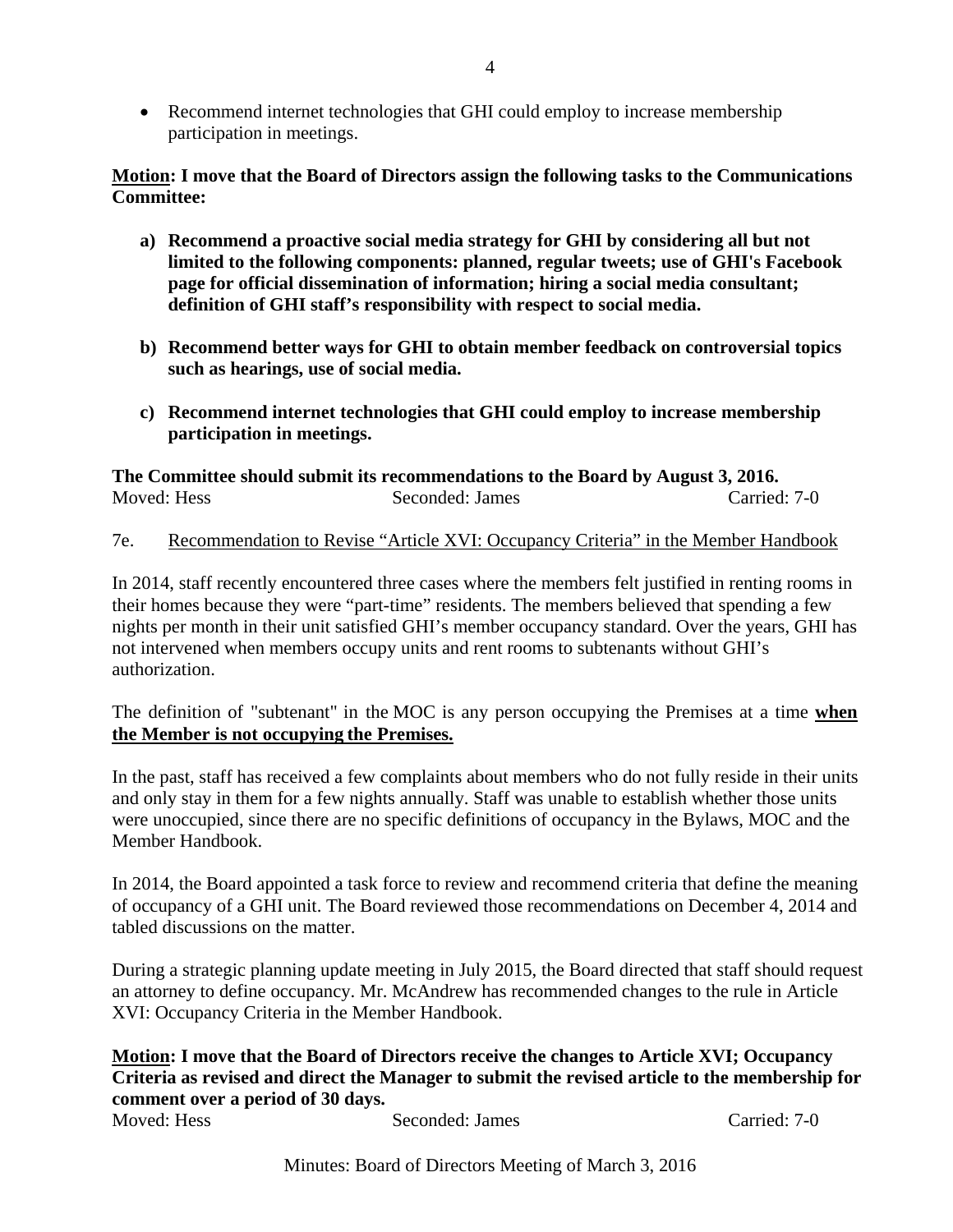### 7f. Requests from External Organizations for Contributions

Skolnik mentioned that four applications for contribution were submitted. Friends of Greenbelt Theater; Greenbelt Community Foundation; City of Greenbelt Emergency Relief Fund and Greenbelt Cooperative Nursery School. He also reminded the Board that the budget contribution for this year is \$2000. Discussion and suggestions followed.

|                                                                         | Motion: I move that the Board of Directors approve a contribution of \$1600 to the Friends of          |                             |
|-------------------------------------------------------------------------|--------------------------------------------------------------------------------------------------------|-----------------------------|
| <b>Greenbelt Theater.</b>                                               |                                                                                                        |                             |
| Moved: James                                                            | Seconded: McFadden                                                                                     | Amended                     |
| Amendment: To delete the amount of \$1600 and replace with \$750.       |                                                                                                        |                             |
| Moved: Skolnik                                                          | Seconded: Marcavitch                                                                                   | Carried: 4-2-1              |
| Opposed: James, McFadden                                                |                                                                                                        |                             |
| <b>Abstained: Hess</b>                                                  |                                                                                                        |                             |
|                                                                         |                                                                                                        |                             |
| <b>Amendment:</b> To change the amount to \$400.                        |                                                                                                        |                             |
| Moved: Jones                                                            | Seconded: Ready                                                                                        | Failed                      |
| Opposed: McFadden, Skolnik, Marcavitch, James                           |                                                                                                        |                             |
|                                                                         |                                                                                                        |                             |
| <b>Amendment:</b> To change the amount to \$500.<br>Moved: Hess         |                                                                                                        |                             |
|                                                                         |                                                                                                        | Failed: Lack of<br>a Second |
|                                                                         | <b>Final Motion:</b> I move that the Board of Directors approve a contribution of \$750 to the Friends |                             |
| of Greenbelt Theater.                                                   |                                                                                                        |                             |
| Moved: James                                                            | Seconded: McFadden                                                                                     | Carried: 6-1                |
| Opposed: Ready                                                          |                                                                                                        |                             |
|                                                                         |                                                                                                        |                             |
|                                                                         | Motion: I move that the Board of Directors approve a contribution of \$500 to the City of              |                             |
| <b>Greenbelt Emergency Relief Fund.</b>                                 |                                                                                                        |                             |
| Moved: Hess                                                             | Seconded: Jones                                                                                        | Amended                     |
|                                                                         |                                                                                                        |                             |
| Amendment: To replace the amount of \$500 with \$250.<br>Moved: Skolnik | Seconded: James                                                                                        | Carried: 4-3                |
| Opposed: Marcavitch, Hess, Jones                                        |                                                                                                        |                             |
|                                                                         |                                                                                                        |                             |
|                                                                         | Final Motion: I move that the Board of Directors approve a contribution of \$250 to the City of        |                             |
| <b>Greenbelt Emergency Relief Fund.</b>                                 |                                                                                                        |                             |
| Moved: Hess                                                             | Seconded: Jones                                                                                        | Carried: 6-1                |
| Opposed: Ready                                                          |                                                                                                        |                             |
|                                                                         |                                                                                                        |                             |
|                                                                         | Motion: I move that the Board of Directors approve a contribution of \$125 to the Greenbelt            |                             |
|                                                                         | Nursery School towards sponsorship of the School's 8 <sup>th</sup> Annual Tortoise and Hare 5K Run and |                             |
| Kid's 1K Treasure Hunt.<br>Moved: Jones                                 | Seconded: Marcavitch                                                                                   | Carried: 5-2                |
| Opposed: Hess, Ready                                                    |                                                                                                        |                             |
|                                                                         |                                                                                                        |                             |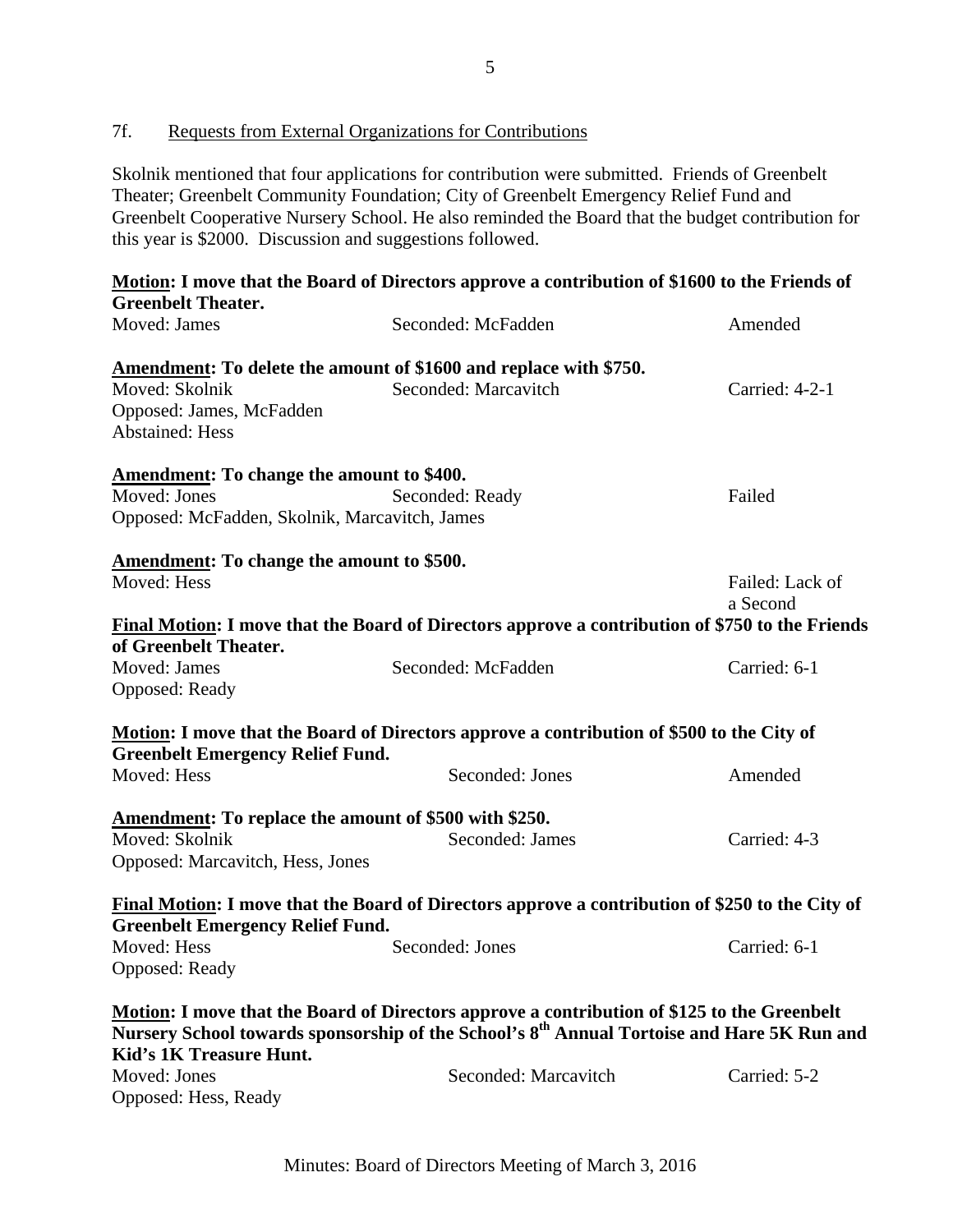# 7g. 2016 HIP Building Envelope, HVAC & Electrical Contracts, 2<sup>nd</sup> Reading

## 2016 HIP Envelope Contract,  $2<sup>nd</sup>$  reading

After further research staff found that Acadia Builders LLC has provided services similar to GHI's scope in other large-scale communities. Staff reviewed prior customers; bank, vendor references, and recycling plan and find them satisfactory. With this background and the basis of the bid submitted, staff recommends contracting with Acadia Builders LLC for the envelope portion of the 2016 HIP.

**Motion: I move that the Board of Directors authorize the manager, for second reading and final passage, to enter into a contract with Acadia Builders LLC for the installation of envelope components of 2016 HIP at 326 units at its bid of \$2,975,292, plus 10% for contingencies and opt-in member changes, for a total not to exceed \$3,272,821.**  Moved: Hess Seconded: James Carried: 7-0

# 2016 HIP HVAC contract, 2<sup>nd</sup> reading

During the February 18 meeting, the Board requested the following information:

- Bid costs for Mitsubishi units.
- Maintenance experience: Carrier vs. Mitsubishi.
- Consumer Report reviews on Mitsubishi & Carrier split system HPs. Research has indicated no Consumer Reports reviews on this equipment.
- Warranty terms for Carrier Heat pumps. Warranties are as follows:
	- $\triangleright$  Carrier: 1 year labor and 7 years on all parts including compressor.
	- $\triangleright$  Mitsubishi: 1 year labor, 5 years on all parts and 7 years on the compressor. If the resident registers the equipment within 90 days from installation there is a 10 year warranty on all parts including compressor. The 10 year parts and compressor warranty is nontransferable.

After obtaining the requested information, Staff found that, Capps Mechanical has provided mechanical HVAC services similar to GHI's scope in other communities. Capps has quoted Carrier equipment; staff and Homes Improvement Research Labs (HIRL) reviewed the components offered, and find them to be equal to Mitsubishi. GHI staff reviewed prior customers, bank, vendor references, and recycling plan and finds them satisfactory. With this background and the basis of the bid submitted, staff recommends contracting with Capps Mechanical for the HVAC portion of the 2016 HIP.

**Motion: I move that the Board of Directors authorize the manager, for second reading and final passage, to enter into a contract with Capps Mechanical for the installation of optional HVAC components (minisplit heat pumps) of 2016 HIP at 63 units at its bid of \$401,799.00 , plus 10% for contingencies and opt-in member changes, for a total not to exceed \$441,979.**  Moved: James Seconded: Hess Carried: 7-0

# $2016$  HIP Electrical Contract,  $2<sup>nd</sup>$  reading

As recommended in the first reading, Best Way Electric has provided electrical services to GHI before in the pilot project, and performed satisfactorily. Staff received and reviewed the recycling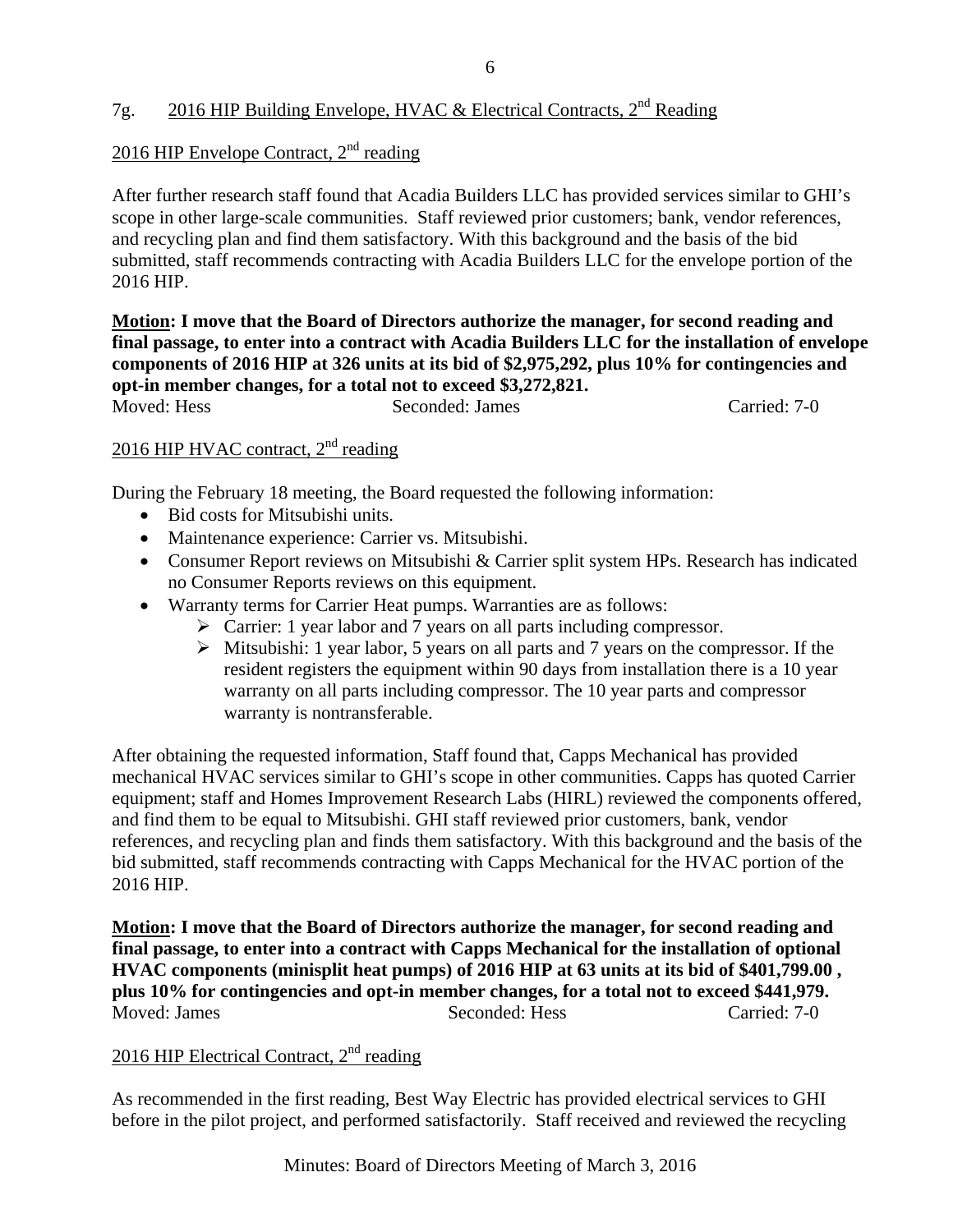plan. With this background and the basis of the bid submitted, staff recommends contracting with Best Way Electric for the electrical portion of the 2016 HIP.

**Motion: I move that the Board of Directors authorize the manager, for second reading and final passage, to enter into a contract with Best Way Electric for the installation of electrical components of 2016 HIP at 326 units at its bid of \$467,892, plus 10% for contingencies and opt-in member changes, for a total not to exceed \$514,681.**  Moved: James Seconded: Hess Carried: 7-0

7h. Proposed Agenda for the March 13th Membership Town Hall Meeting

A draft of the agenda (proposed by President Steve Skolnik) for the March 13 Membership Town Hall Meeting was discussed and no changes were made.

### **By Consensus: To approve the Town Hall agenda.**

7i. Request the Legislative and Government Affairs Committee to Monitor Developments re: P.G. County Bills CB-49, 50 and 58-2015 pertaining to the County's Common Ownership Community Program

**Motion: I move that the Board of Directors direct the Legislative and Government Affairs Committee to inform itself of Prince George's County Bills CB-49, 50 and 58-2015 pertaining to the County's Common Ownership Community Program, and report to the Board on legislative and regulatory developments related to those bills.**  Moved: Hess Seconded: Ready Carried: 7-0

- 8. Items of Information
	- a. Board Member Liability Training The Washington Metropolitan Chapter of the Community Associations Institute is offering a free training program regarding 'Board Member Liability' for Board Members and Managers on Tuesday, March 22. The training will be held at the Stella B. Werner Council Building at 100, Maryland Avenue Rockville, MD from 6:30 to 9:00 p.m. Sheri Swaim will register those Board members who desire to attend; please contact her directly if you are interested.
	- b. WSSC Sewer Relining Project On December 4, 2012, the Board of Directors authorized the Manager to sign temporary right of entry agreements with Washington Suburban Sanitary Commission (WSSC) to allow them to undertake sewer rehabilitation projects at the following two sites:

| <b>Actual Address</b>   | <b>Nature of work</b>                               |
|-------------------------|-----------------------------------------------------|
| 58 Crescent to 35 Ridge | Re-line a main sewer line between manholes          |
| 6 Court Ridge           | Re-line a sewer main between a manhole on the       |
|                         | serviceside of 6J-K Ridge to a manhole in the woods |

WSSC had originally notified GHI that the work would be performed in July 2013. However, they intend to undertake the repairs shortly.